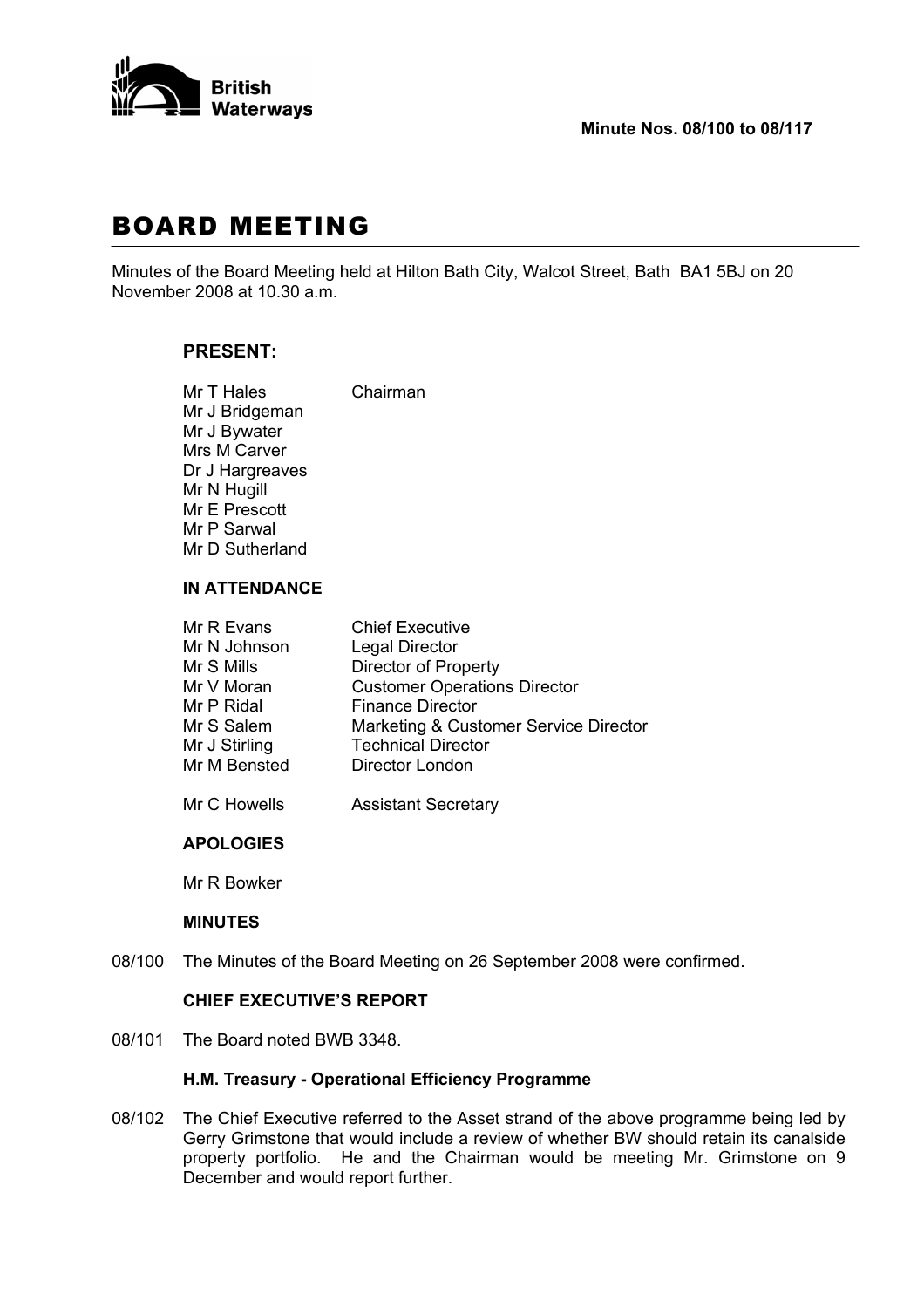#### **Welsh Assembly**

08/103 It was noted that Mr. Bridgeman would be meeting First Minister, Rhodri Morgan, on 3 December. The Chairman reminded the Executive that other Board Members had valuable personal contacts in other regions of the U.K. which they should call upon if needed.

## **The Waterways Trust**

08/104 The Chief Executive confirmed that the Trust was aware of BW's intention to give the two year's notice needed to terminate its funding agreement and was ready to discuss future alternative arrangements.

#### **Pollution Incidents – North West Waterways**

08/105 The Chief Executive advised, in respect of pollution incidents on the waterways, that the Environment Agency recognised that the great majority were not caused in any way by BW. It worked closely with BW to minimise the damage caused and prevent recurrence.

## **Approval of Authorised Signatories to the Board's Seal**

08/106 The Board resolved that Anna Barton, Julie Smith and Tom Deards be authorised to authenticate the application of the Board's Seal and that the authorisation of Cornel Howells is revoked from 31 March 2009.

#### **Rivers Lee and Stort – Disputes with Thames Water and the Environment Agency**

08/107 The Board welcomed the resolution of the dispute with the Environment Agency over payments for maintenance on the Rivers Lee and Stort. This had been achieved through the Alternative Dispute Resolution process with the outcome entirely in favour of BW. It was noted that Thames Water had agreed to the use of ADR in its dispute with BW and Lord Woolf had been appointed as the 'neutral person'.

## **Boat Licence Prices from 1 April 2009**

- 08/108 The Board considered a report by the Marketing & Customer Service Director and agreed the following recommendations:
	- Boat licences should increase from April 2009 as follows:
		- (a) by 8.5% for private boats
		- (b) by 7.5% for hire boats
		- (c) by 8.2% for Gold licences (joint BW/EA licence weighted average of respective standard increases – EA general price increase will be 7.8%).
	- No further effort should be expended in major reviews of pricing for boat licences, but we should make use as necessary of the principles for price differentiation set out by the Legal Director within BW's response to the BWAF September 2008 report.
	- BW reserve the option to introduce a higher licence fee for boats without a home mooring if alternative strategies for managing the problems of 'continuous mooring' prove unworkable.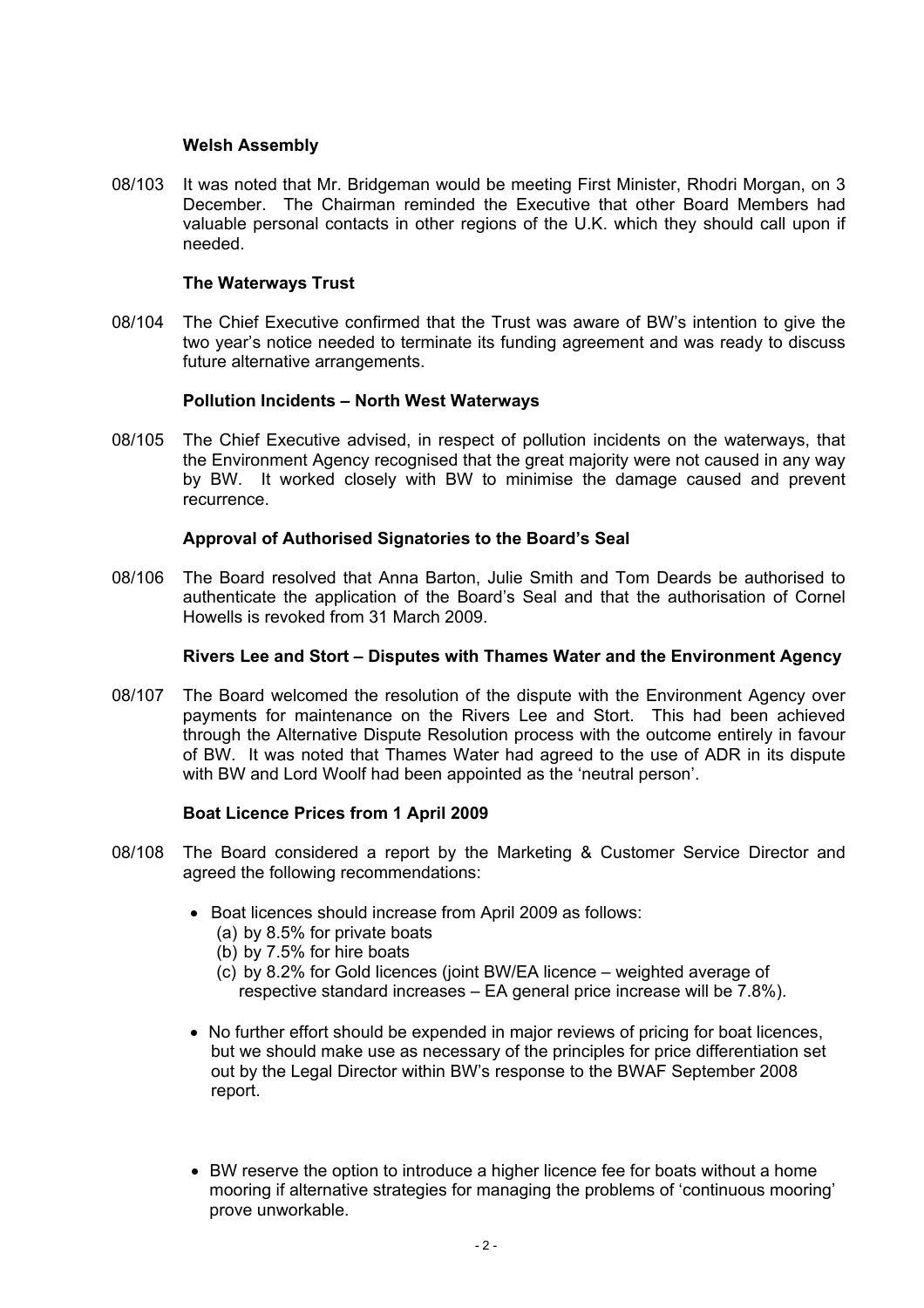#### **Presentation on Health and Safety**

08/109 The Board received a presentation on Health and Safety in BW by Tony Stammers, Head of Health and Safety.

 Mr. Stammers highlighted the significant improvement in employee lost time incidents over the past four years or so but also accepted that the recent plateauing was a concern. This plateauing was against a backdrop of a continuing downward trend in all injuries. The number of non-reportable lost time injuries was lower than the reportable more serious injuries, which was contrary to what could be expected. Mr. Stammers added that a better understanding of the underlying causes could emerge from the current workforce safety roadshows being run across the business.

 Mr. Stammers concluded that BW was doing the right things to improve health and safety and he expected this would translate into results on the ground. One area where there could be improvement was near-miss reporting. Overall, however, BW had very few serious incidents or high potential near misses.

 Mr. Bridgeman referred to the incident where a customer had fallen into the water and had been drawn through a ground paddle culvert. This could have been prevented if she had been wearing a lifejacket. He felt this underlined the importance of the awareness video for employees and boating customers. Mr. Stammers confirmed this would be available for the next boating season. He also advised that all water sports bodies were engaged in a campaign to promote wearing lifejackets and BW were giving this its full support.

## **FINANCE REPORT**

- 08/110 The Finance Director introduced BWB 3344 which covered:
	- the latest cash position and commercial capital forecast
	- trading results for the 6 months to September 2008 and F6 full year forecast for 2008/09
	- an explanation of the procurement process for the new 5 year contract for desktop and server computing facilities.

 Introducing his report, Mr. Ridal dwelt on managing the cash flow position in the current difficult market conditions and he updated the Board on the schedule included in his report. He advised that the risks to the plan, particularly in the joint ventures, were constantly revisited and measures to address any issues, kept under review, e.g. disposals.

#### **PROPERTY UPDATE REPORT**

08/111 The Board considered BWB 3347 by the Director of Property.

#### *[Confidential Minute]*

 Mr. Mills then updated the Board on the response from HBOS to the latest funding request from Gloucester Quays. Whilst the Bank had agreed the £10 million bond, it had unfortunately reduced the main facility from £100 million to £90 million. In the light of this, the Property Committee agreed that the mezzanine facility with Peel should be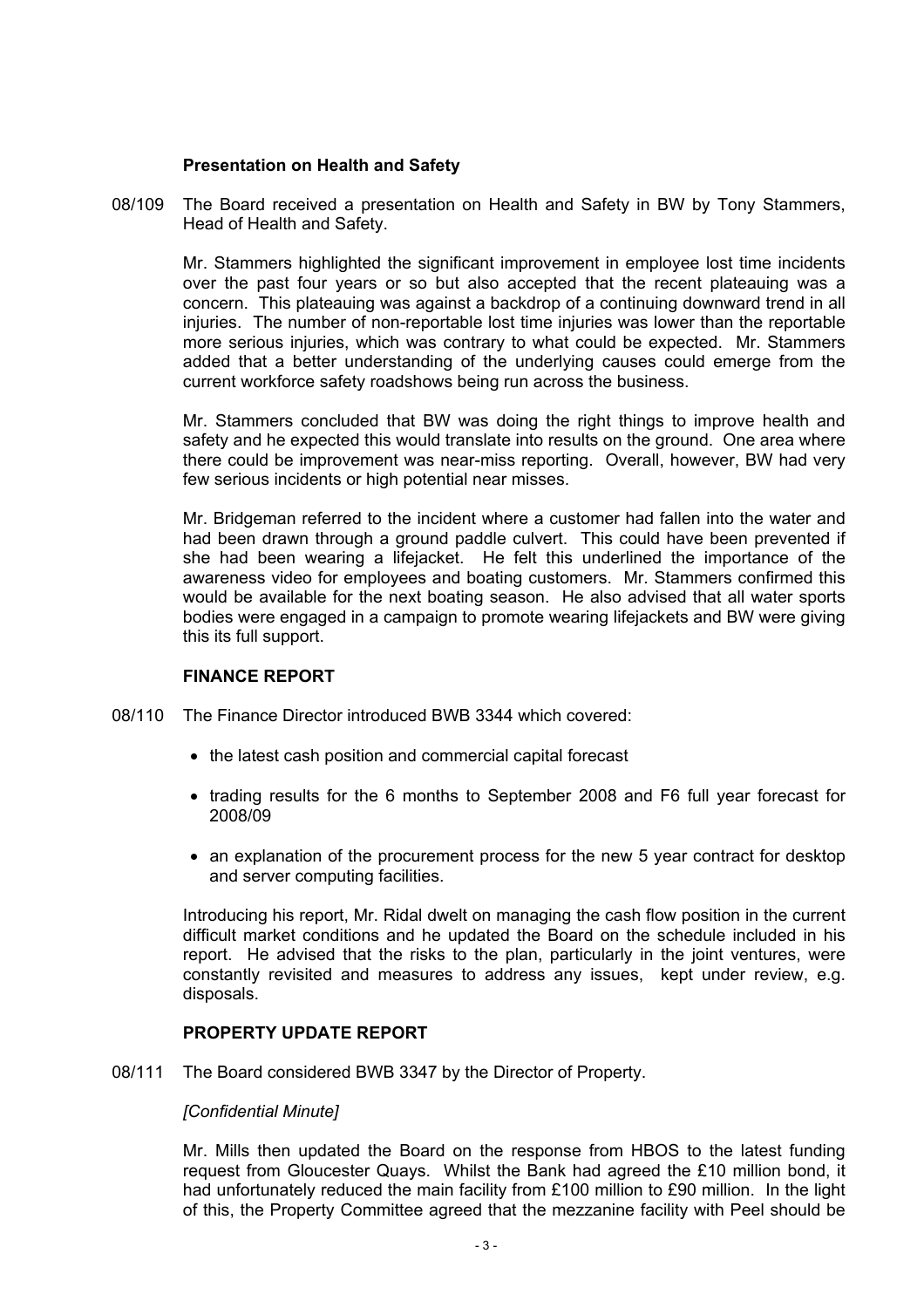increased from a maximum of £35 million to a new limit of £40 million, but only drawn down if needed.

 The Board noted several positive developments despite the downturn including the outline planning consent for the Wood Wharf development, the imminent clearance of the debt by the purchaser of the land at Timber Basin, good progress at Edinburgh Quay and the completion of the agreement for the Aquiva floating hotel in London **Docklands** 

 The Board noted a project update on Attercliffe, Sheffield, the approach to which had been endorsed by the Property Committee.

 The Board approved a recommendation of the Property Committee for the disposal of Bromford Lane, Oldbury and Alma Street, Smethwick, West Midlands, for the sum of *[confidential information].*

#### **CORE WATERWAY REPORT**

08/112 The Board noted BWB 3349 reporting progress in the Core Waterway and infrastructure area of the business.

 Good progress was being maintained on the Monmouthshire & Brecon Canal repair and the Stourbridge Canal breach repair.

 After receiving a full update from the Technical Director, the Board approved the proposals for awarding the new Omnibus Framework contract for infrastructure works for 2009 to 2013.

 The Director London, introducing his Olympic Waterway Restoration update, highlighted Defra's award of £2 million to the Prescott Lock Project from its Aggregates Levy Fund. It would also be allocating £2 million from the same fund for dredging of the navigation north of the Olympic Park.

 Mr. Bensted expressed his appreciation for the work of London's Leisure Development Manager, Louise Fishleigh, in securing funding for various schemes prioritised by Transport for London and Olympic Delivery Authority as key cycling and walking routes into the Olympic Park.

 Finally, the Board expressed appreciation of the presentation on Stewardship by the Technical Director the previous day.

#### **SUSTAINABLE DEVELOPMENT**

08/113 The Finance Director introduced BWB 3345 which explained BW's approach to sustainable development and plans to communicate and set metrics.

 The Board supported Mr. Prescott's view that this needed to become the DNA of BW as it moved to the 2020 Strategy.

 The Chief Executive advised that whilst the Finance Director had led the Sustainable Development project up to the data capture, the Executive collectively would be responsible for its delivery.

#### **BW REINSURANCE**

08/114 The Board considered BWB 3346 which explained the current claims experience from